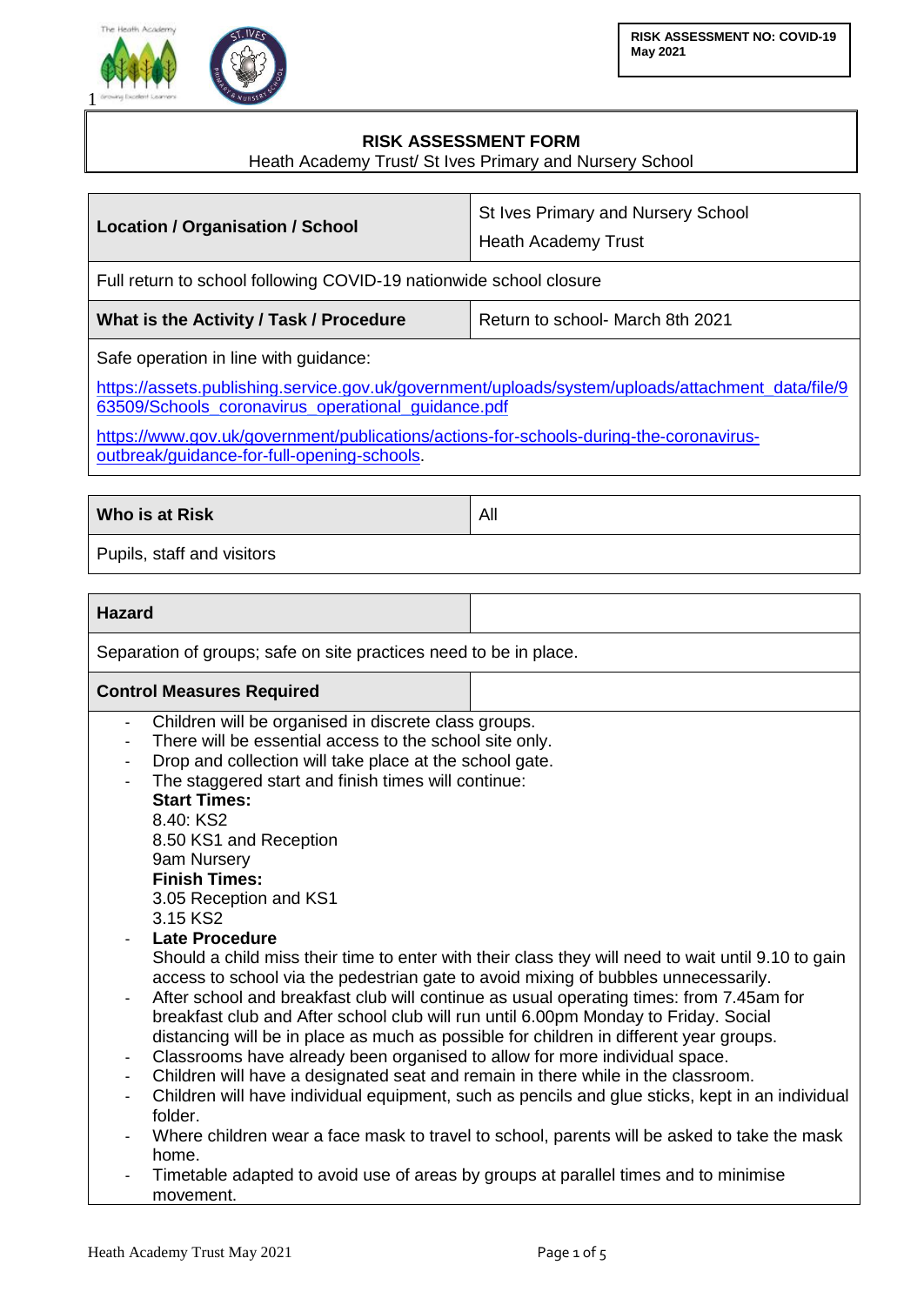



| Classrooms and other learning environments will be organised to maintain space between<br>seats and tables where possible.<br>Designated break times will be staggered to limit the opportunity for groups of children<br>mixing.<br>Lunch times will be staggered and taken in the hall other than Y6 who will eat in the<br>classroom. Lunch time breaks will be staggered and in designated areas.<br>Staff will reinforce expectations, such as cough etiquette, handwashing and will support<br>mental health.<br>Pupil wellbeing is recognised and learning is planned to support children during the<br>challenges of the Coronavirus crisis.<br><b>Hazard</b>                                                                                                                                                                                                                                                                                                                                                                                                                                                                                                                                                                                                                                                                                                                         |                                           |  |
|-----------------------------------------------------------------------------------------------------------------------------------------------------------------------------------------------------------------------------------------------------------------------------------------------------------------------------------------------------------------------------------------------------------------------------------------------------------------------------------------------------------------------------------------------------------------------------------------------------------------------------------------------------------------------------------------------------------------------------------------------------------------------------------------------------------------------------------------------------------------------------------------------------------------------------------------------------------------------------------------------------------------------------------------------------------------------------------------------------------------------------------------------------------------------------------------------------------------------------------------------------------------------------------------------------------------------------------------------------------------------------------------------|-------------------------------------------|--|
| Minimise adult to adult contact                                                                                                                                                                                                                                                                                                                                                                                                                                                                                                                                                                                                                                                                                                                                                                                                                                                                                                                                                                                                                                                                                                                                                                                                                                                                                                                                                               |                                           |  |
| <b>Control Measures Required</b>                                                                                                                                                                                                                                                                                                                                                                                                                                                                                                                                                                                                                                                                                                                                                                                                                                                                                                                                                                                                                                                                                                                                                                                                                                                                                                                                                              | Protect adult/ parents                    |  |
| Parents are informed about the designated drop off and pick up times and are informed to<br>arrive promptly but without a wait time. Parents will be reminded that social distancing<br>should be practised at pick up and drop off.<br>Only one carer should pick up or drop off.<br>$\frac{1}{2}$<br>Parents will be asked to wait outside the school grounds at appropriate distances from each<br>other.<br>Children only will be admitted on site. There will be no adult to adult contact. If a child is<br>unable to leave the parent, the parent will be asked to speak to the child to explain. School<br>staff will not be able to make physical contact to assist with hand over.<br>Children will access the school using an outside door, preferably an individual one to their<br>classroom, if available, and immediately wash hands on entry to school.<br>We will make clear to parents that 'they cannot gather at the school gates'.                                                                                                                                                                                                                                                                                                                                                                                                                                       |                                           |  |
| <b>Hazard</b>                                                                                                                                                                                                                                                                                                                                                                                                                                                                                                                                                                                                                                                                                                                                                                                                                                                                                                                                                                                                                                                                                                                                                                                                                                                                                                                                                                                 | Minimise contamination of virus           |  |
| Risk of contamination on site                                                                                                                                                                                                                                                                                                                                                                                                                                                                                                                                                                                                                                                                                                                                                                                                                                                                                                                                                                                                                                                                                                                                                                                                                                                                                                                                                                 |                                           |  |
| <b>Control Measures Required</b>                                                                                                                                                                                                                                                                                                                                                                                                                                                                                                                                                                                                                                                                                                                                                                                                                                                                                                                                                                                                                                                                                                                                                                                                                                                                                                                                                              | Identify control measure to manage hazard |  |
| Children remain in consistent groups at all times each day, and different groups are not<br>mixed during the day.<br>Anyone with symptoms should not be admitted to the school. They should engage with the<br>isolation and testing programme.<br>All staff members will conduct twice weekly lateral flow testing and reporting.<br>Wherever possible children and young people use the same classroom throughout the day,<br>with a thorough cleaning of the rooms at the end of the day.<br>Regular supervised handwashing takes place, throughout the day, for at least 20 seconds in<br>line with guidance.<br>Children are actively informed not to touch their face and to dispose of tissues immediately,<br>$\qquad \qquad \blacksquare$<br>then wash hands after use. Cough etiquette is actively taught.<br>Used surfaces are cleaned throughout the day. Anti-bac spray is available in each learning<br>$\frac{1}{2}$<br>area and stored at height when not in use.<br>High use items, such as light switches and door handles are sanitised regularly throughout<br>the day.<br>Areas are well ventilated at all times, with windows and doors open, if possible.<br>Outdoor play equipment can be used.<br>If shared rooms are used, such as the school hall or LRC, areas will be sanitised before and<br>after use.<br>ICT equipment will be sanifised before and after use |                                           |  |
|                                                                                                                                                                                                                                                                                                                                                                                                                                                                                                                                                                                                                                                                                                                                                                                                                                                                                                                                                                                                                                                                                                                                                                                                                                                                                                                                                                                               |                                           |  |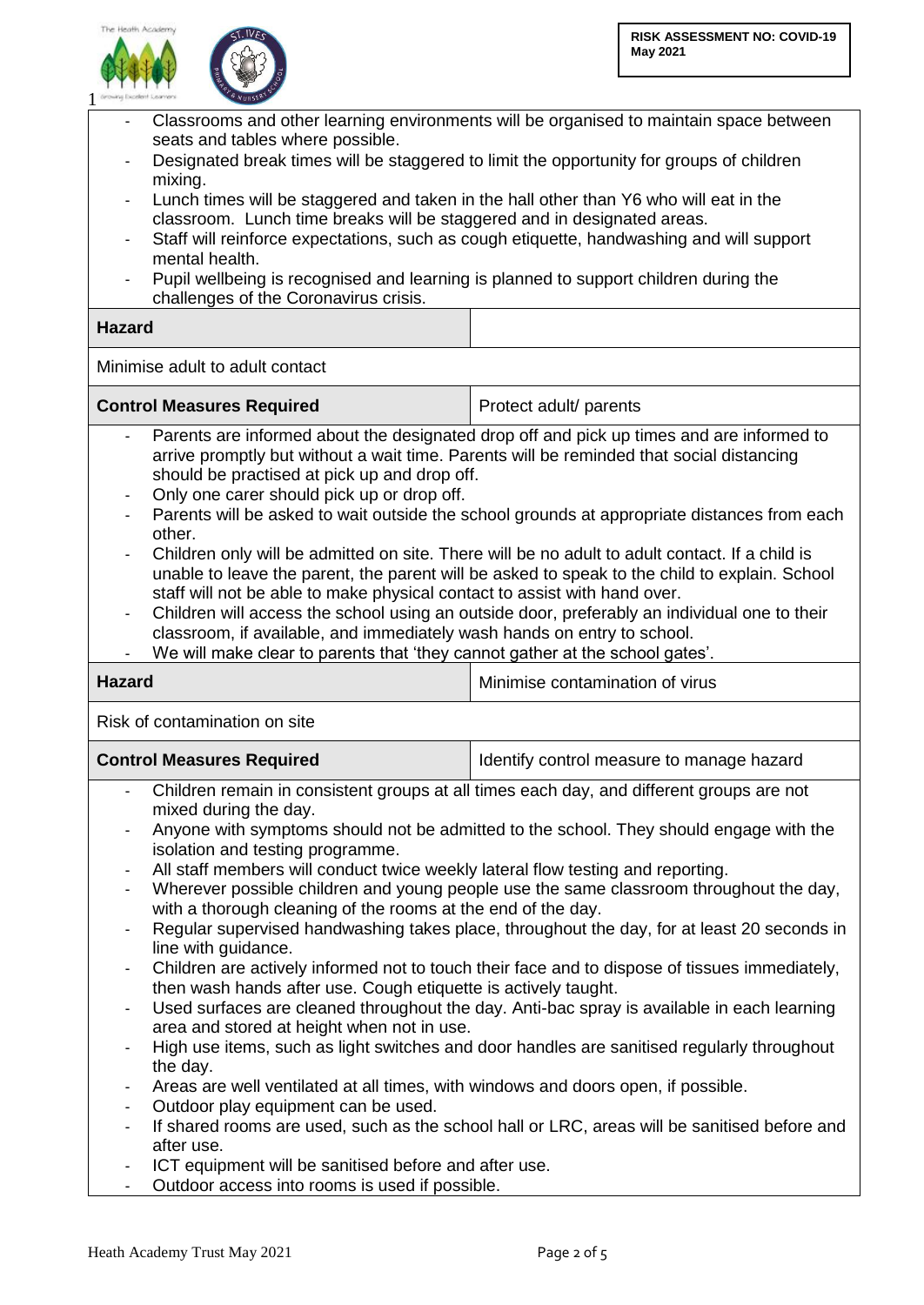



- Resources and equipment for taking home and brought in from home will be limited. No communal PE clothing can be used.
- Ensure contact of personal items is limited during storage.
- The teachers will ensure the on-site sports coach understands the social distancing requirements.
- Staff will practice good hygiene during the marking of books to alleviate the risk of cross contamination.
- An area will be allocated for any child who becomes unwell during the school day to wait for collection. This must be well ventilated in line with the guidance and sanitised after use.
- Communication with cleaning contractors will ensure high standards of hygiene and cleaning are maintained daily.
- In the case of any confirmed cases, Public Health/DfE will be contacted and procedures strictly followed.

| <b>Hazard</b>                              |                                                                                                                                                                                                                                                                                                                                                                                | Staff risk- adult to adult                                                                        |  |  |
|--------------------------------------------|--------------------------------------------------------------------------------------------------------------------------------------------------------------------------------------------------------------------------------------------------------------------------------------------------------------------------------------------------------------------------------|---------------------------------------------------------------------------------------------------|--|--|
| Minimise the risk to the workforce         |                                                                                                                                                                                                                                                                                                                                                                                |                                                                                                   |  |  |
| <b>Control Measures Required</b>           |                                                                                                                                                                                                                                                                                                                                                                                | Identify control measure to manage hazard                                                         |  |  |
| $\blacksquare$<br>$\overline{\phantom{0}}$ | Social distance will be maintained between adults on site. Where this is not possible, face<br>masks may be worn.<br>Limited items will be brought on site, but a designated area will be provided for all essential<br>staff coats and bags.<br>Staff toilets use will use an 'in use' system to maintain social distancing. Taps and handles<br>will be sanitised after use. |                                                                                                   |  |  |
| $\overline{\phantom{a}}$                   | Personal hand sanitiser will be available to staff.                                                                                                                                                                                                                                                                                                                            |                                                                                                   |  |  |
|                                            | Masks, aprons and gloves are available for any instances when social distancing cannot be<br>maintained.                                                                                                                                                                                                                                                                       |                                                                                                   |  |  |
| $\blacksquare$                             | Access to the site is for essential users only. Deliveries will be left outside if possible. If this<br>is not possible face masks should be worn.                                                                                                                                                                                                                             |                                                                                                   |  |  |
| $\frac{1}{2}$                              | In primary schools, we recommend that face coverings should be worn by staff and adult<br>visitors in situations where social distancing between adults is not possible (for example,<br>when moving around in corridors and communal areas). Children in primary school do not<br>need to wear a face covering.                                                               |                                                                                                   |  |  |
| $\overline{\phantom{0}}$                   | School offices will remain closed to the public. Communication will remain via email as the<br>first option.                                                                                                                                                                                                                                                                   |                                                                                                   |  |  |
| $\blacksquare$                             | Staff communication and staff meetings will continue remotely, where possible, rather than<br>face to face meetings.                                                                                                                                                                                                                                                           |                                                                                                   |  |  |
| $\overline{\phantom{0}}$                   | Outside of the normal face to face school hours, staff will be encouraged to work from home<br>when they can.                                                                                                                                                                                                                                                                  |                                                                                                   |  |  |
| $\blacksquare$                             | Face to face meetings with other professionals will be discouraged. Where possible<br>meetings will take place remotely.                                                                                                                                                                                                                                                       |                                                                                                   |  |  |
| $\overline{a}$                             | Nursery 'settle' sessions will take place outside the main nursery hours with one staff<br>member and one parent/carer and the child only. Masks will be worn.                                                                                                                                                                                                                 |                                                                                                   |  |  |
|                                            | Training will take place remotely, where possible. All certificates will be provided to the<br>school office.                                                                                                                                                                                                                                                                  |                                                                                                   |  |  |
|                                            | Track and Trace, if necessary.                                                                                                                                                                                                                                                                                                                                                 | Contact details will be kept of all essential visitors to the school site in order to engage with |  |  |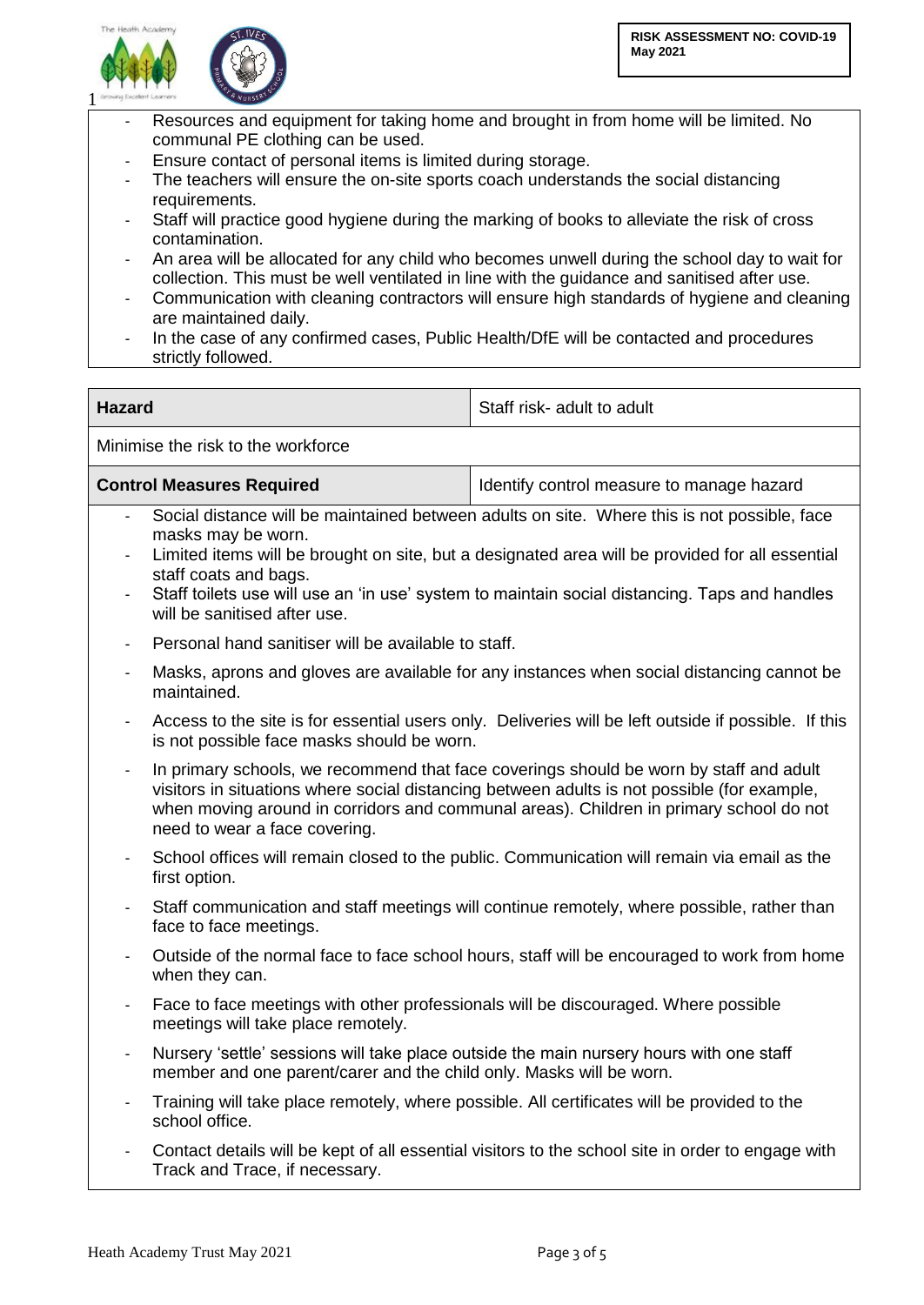



- Staff members will limit visits to other schools to essential visits only.
- School trips may go ahead and must be risk assessed for risk of contamination. Y6 to complete a LFT prior to attending the residential at Brenscombe and when they arrive home.

| <b>Hazard</b>                                                                                                             | Extremely and clinically vulnerable people                                                   |  |  |
|---------------------------------------------------------------------------------------------------------------------------|----------------------------------------------------------------------------------------------|--|--|
| Clinically vulnerable adults are supported to work safely on site                                                         |                                                                                              |  |  |
| <b>Control Measures Required</b>                                                                                          |                                                                                              |  |  |
| people.                                                                                                                   | The latest guidance will be followed regarding extremely vulnerable or clinically vulnerable |  |  |
| Clinically vulnerable staff will be supported to maintain strict social distancing.                                       |                                                                                              |  |  |
| Staff who live with those who have comparatively increased risk from coronavirus (COVID-<br>19) can attend the workplace. |                                                                                              |  |  |
| <b>Hazard</b>                                                                                                             |                                                                                              |  |  |
| Safeguarding, safety and wellbeing remain a high priority                                                                 |                                                                                              |  |  |
| <b>Control Measures Required</b>                                                                                          |                                                                                              |  |  |
| Keeping Children Safe in Education is followed.                                                                           |                                                                                              |  |  |
| The Heath Academy Trust Child Protection Policy is followed.                                                              |                                                                                              |  |  |
| 'My Concern' is used as the main system for child protection concerns.                                                    |                                                                                              |  |  |
| The curriculum is tailored to support PHSE and wellbeing as a focus.                                                      |                                                                                              |  |  |
| Attendance will be encouraged and normal non-attendance referrals will be made if necessary.                              |                                                                                              |  |  |
| Safe working practices are regularly reviewed.                                                                            |                                                                                              |  |  |
| Staff wellbeing is considered across operation procedures.                                                                |                                                                                              |  |  |
| All meetings continue to take place remotely and on site time is kept to a minimum.                                       |                                                                                              |  |  |

| With these control measures the risk is:                                                        |                                            | Circle which of following is most applicable |  |
|-------------------------------------------------------------------------------------------------|--------------------------------------------|----------------------------------------------|--|
| <b>UNACCEPTABLE</b>                                                                             | <b>FURTHER CONTROLS</b><br><b>REQUIRED</b> |                                              |  |
| <b>Assessor's comments</b>                                                                      |                                            | Insert additional information as required    |  |
| Shared with staff.<br>Shared with trustees and local governors.<br>Published on school website. |                                            |                                              |  |
| <b>Name of Assessor</b>                                                                         |                                            | Laura Crossley, Headteacher                  |  |